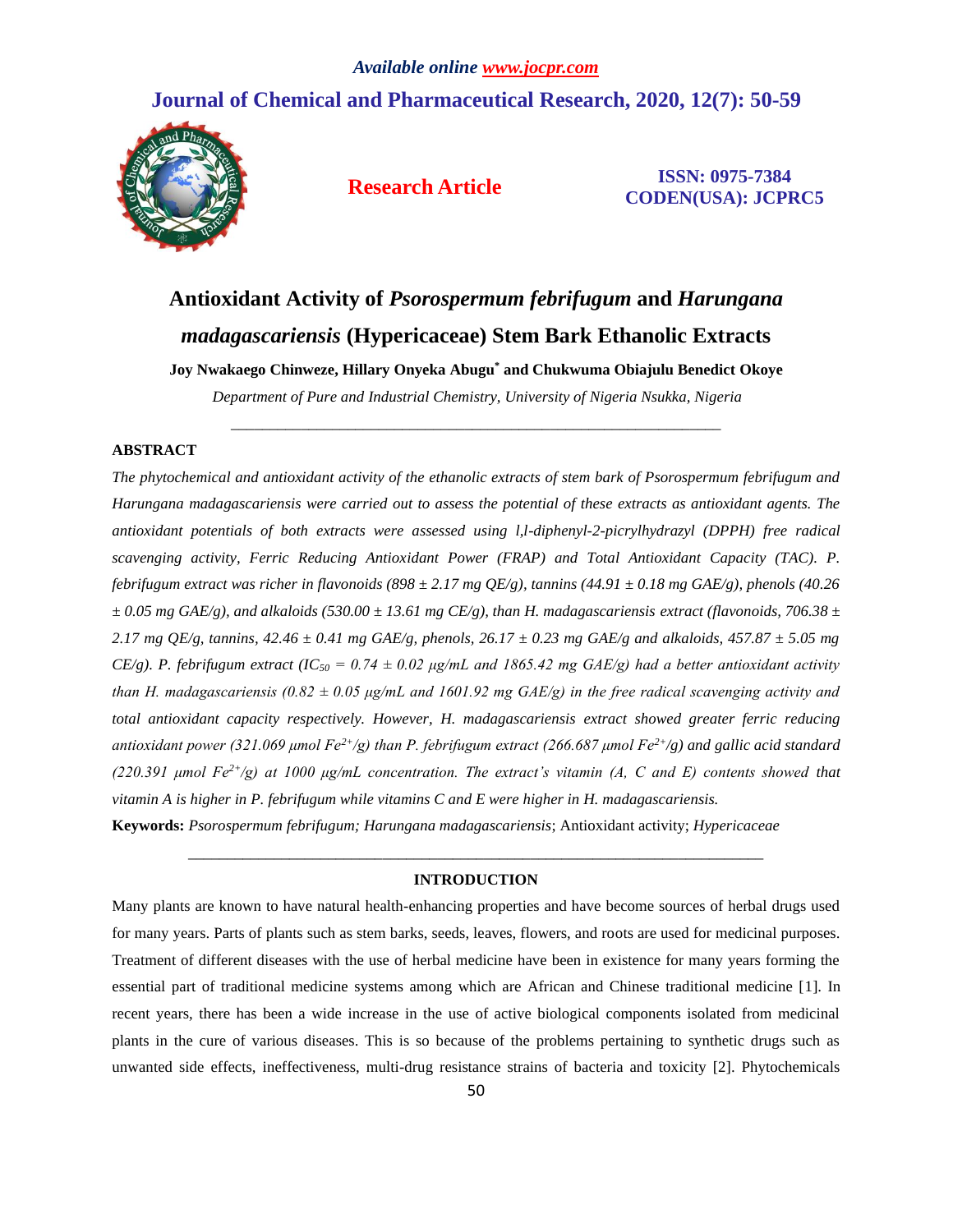found in plants have the capacity to protect the body from several diseases [3]. Many medicinal plants contain large quantity of antioxidants in addition to vitamin C, E and carotinoids [4]. Phenols, flavonoids, tannins, and alkaloids are known to contribute to the antioxidant activities of plant extracts which are used in the management or treatment of oxidative stress diseases [5-7]. The importance of these phytochemicals as shown by their antioxidant activities have increased the medicinal uses of plants [5,8-10]. *P. febrifugum* is a plant species from the family "Hypericaceae". It grows in an open forest over a wide range of altitudes and is mostly found in tropical Africa, mostly in Zimbabwe and Mozambique. *H. madagascariensis* is also from the family Hypericaceaeis a small-to medium- sized bushy tree, about 4-7 m in height and a native of tropical Africa, Madagascar, and Mauritius. It has been established that these plants possess great medicinal properties, example, the herb tea from *P. febrifugum* leave is used in the treatment of malaria [11]. The stem bark possesses antitumor [12], anti-inflammation and antipsoriatic properties [13], anticancer and antioxidant properties [14] and is used in the management of skin problems such as leprosy, craw-craw, eczema, scabies and insect bites [15,16]. The pulverized stem bark is used in the treatment of tuberculosis, dysentery, and whooping cough [17]. The powdered root is used on parasitic skin-diseases [17] and when mixed with oil, is a good treatment for pimples, wounds, and eruptions [17]. The root is also used as a mouth wash and gargle to treat tongue diseases and tonsillitis [16]. Besides, the root decoction of *H. madagascariensis* has been reported to be of use in the management of liver and kidney diseases [18] and as a cure for bleeding piles, dysentery, fever, trypanosomiasis, cold and cough [19]. Extract from the plant have been found to be effective against acute enteritis, jaundices, and scabies [19], psoriasis [20], urogenital infections and chest pain [21]. The stem bark has been used in the management of malaria [22], hepatitis, asthma, river blindness, ulcer, dysmenorrhea, and toothache [23].

Here we qualitatively and quantitatively examined the antioxidant contents and determine the activity of ethanol extract of *P. febrifugum* and *H. madagascariensis* stem bark as potential anti-oxidative stress agents.

#### **GENERAL EXPERIMENTAL PROCEDURES**

## **Collection and identification of materials**

*P. febrifugum* and *H. madagascariensis* were collected from Edem-ani in Nsukka Local Government Area, Enugu State. They were identified by a taxonomist at the International Centre for Ethnomedicine and Drug Development (InterCEDD), Nsukka, Nigeria.

# **Chemicals**

The chemicals used in the study were of analytical grade.

# **Preparation of plant samples**

Fresh stems of *P. febrifugum* and *H. madagascariensis* were washed with distilled water before the barks were removed. The barks were air dried and pulverized into coarse powder using mechanical grinding machine. Portions of the powdered stem barks, 400 g and 500 g respectively were extracted by cold maceration in (5.0 L) ethanol for 7 days. The mixture was filtered with Whatman filter paper and the filtrate concentrated using a rotary evaporator at 40°C to obtain crude extracts. All the extracts were subjected to qualitative screening, quantitative analyses, and antioxidant tests.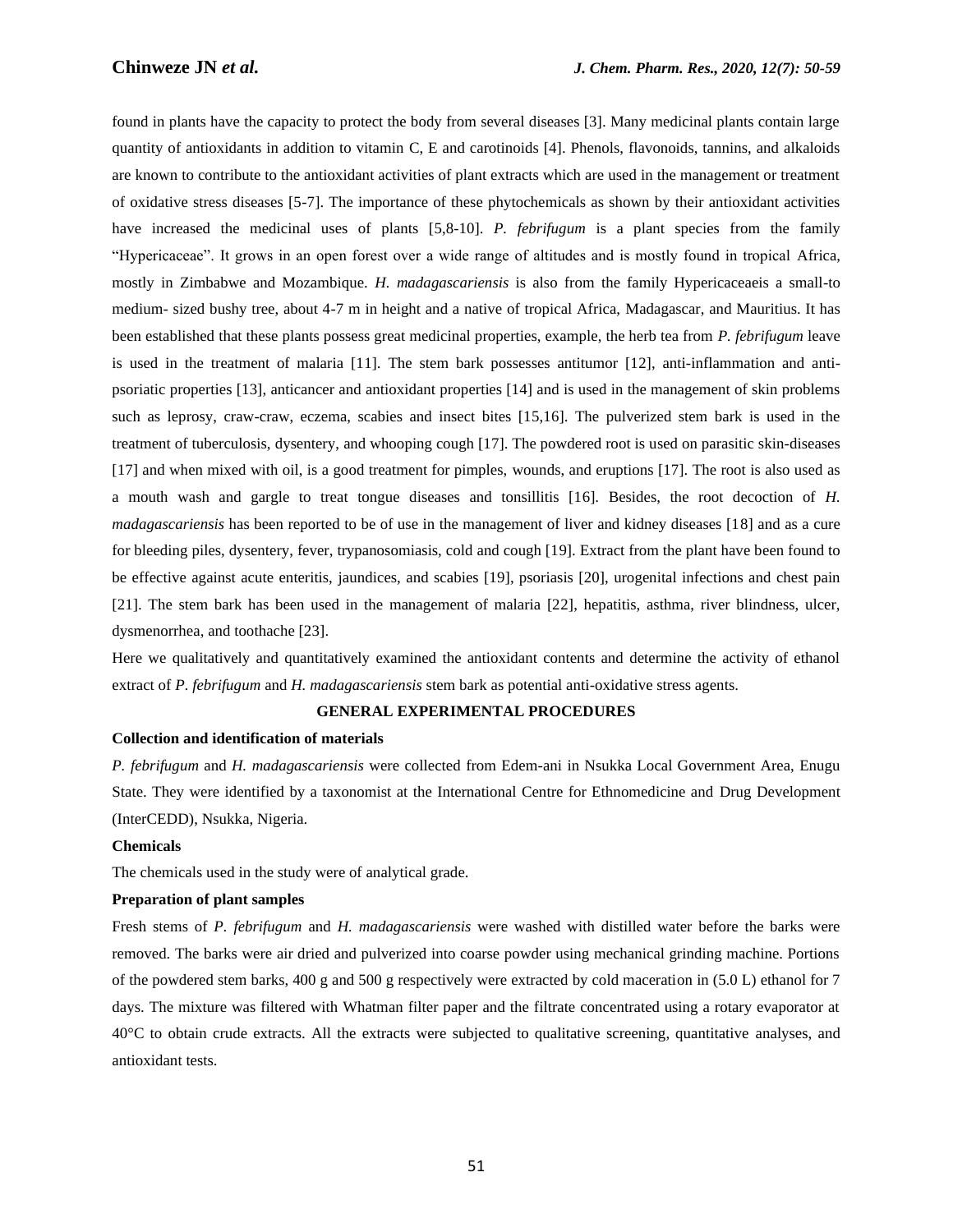#### **Percentage yield**

Percentage yield=Mass of crude extract/mass of sample used x 100

#### **Phytochemical analyses**

Phytochemical tests for identification of the constituents in the extracts of *P. febrifugum* and *H. madagascariensis* were carried out using standard methods as described by Harborne [24], Sofowara [25] and Trease and Evans [26].

Quantitative analyses of total phenolics and tannins contents were carried out using folin-Ciocalteau's method as reported by Saeed et al, [27] and Mythili et al, [28] respectively, and were expressed as mg GAE/g. Total flavonoids content was determined using aluminium chloride colorimetric assay according to Biju et al, [29] and expressed as mg  $OE/g$ , while total alkaloids content was determined according to Harborne [24], and expressed as mg  $CE/g$ .

## *In-Vitro* **antioxidant analyses**

*In-vitro* antioxidant activities of the extracts were determined using 1, l-diphenyl-2-picrylhydrazyl (DPPH) assay [30], and the total antioxidant capacity (TAC) was determined by phosphormolybdate method [31]. The ferric reducing antioxidant power (FRAP) assay was by the method of Benzie and Strain, [32]. In all the measurements of antioxidant potentials, gallic acid and ascorbic acid were used as standards.

**DPPH assay:** The DPPH free radical test is based on the color change of the solution from purple to yellow when the radical is reduced by the antioxidant. In DPPH assay, I mL of varying concentration of sample solutions was mixed with 0.5 ml of 0.076 mM DPPH in ethanol. The mixture was strongly shaken and incubated in the dark for 25 mins, 1 mL of 0.076 mM. DPPH in ethanol was used as negative control whereas ascorbic acid was used as a positive control. The absorbance of the mixture and the blank (ethanol) were read at 517 nm using UV-Visible spectrophotometer. The Lower absorbance of the reaction mixture indicated higher free radical scavenging activities of the extract.

# **The DPPH free radical scavenging activity was calculated using the formula:**

$$
1 = \frac{Ao - As}{Ao} \times 100
$$

Where 1=percentage inhibition,  $A_0$ =absorbance of the control,  $A_3$ =absorbance of the sample

**TAC assay:** The total antioxidant capacity was carried out by the phosphormolydate method as used by El-Hashash et al, [31] with slight modification; precisely, 0.1 mL of varying concentrations of sample solutions was mixed with 1 mL of reagent solution (600 mM sulphuric acid, 28 mM sodium phosphate and 4 mM ammonium molybdate 1:1:1). The test tubes having the mixture were covered with aluminium foil and incubated in a water bath at 95°C for 90 mins. When the mixture was cooled at room temperature, the absorbance was read at 765 nm against a blank containing 1 mL of the reagent solution. Gallic acid was used as stasndard. The experiments were done in triplicates. The total antioxidant capacity (TAC) was expressed as mg gallic acid equivalent per gram of extract. The antioxidant capacity was calculated using the formula:

Total antioxidant capacity = 
$$
\frac{Absorbance of sample - intercept of the standard\nSlope of the standard
$$

**FRAP assay:** The ferric reducing antioxidant power of the extract was evaluated according to method proposed by Benzie and Strain, [32]. This method is based on the reduction of ferric ions in the presence of an antioxidant which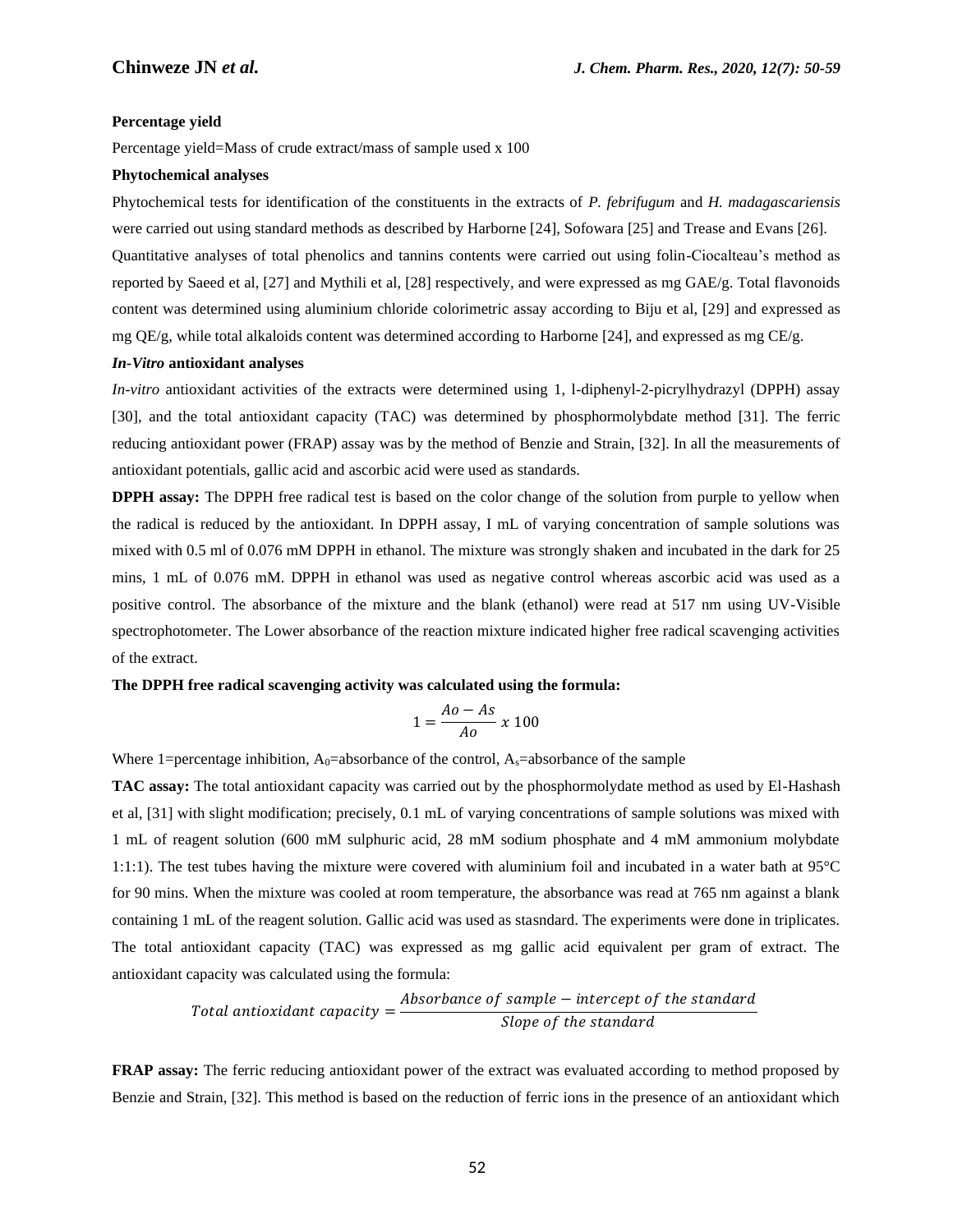form a blue-coloured ferrous tripyridyltriazine complex (Fe<sup>2+</sup> TPTZ) at pH 3.6. Exactly, 2.0 mL of varying concentrations sample solutions was mixed with 2.0 ml of 0.2 M phosphate buffer (pH 6.6) and 2.0 ml of 10 mg/L potassium ferricyanide (0.1% w/v) solution. The mixture was incubated in a water bath at 50 $^{\circ}$ C for 20 mins. After this, 2.0 ml of 100 mg/L trichloroactetic acid solution (10% w/v) was added to 2.0 ml of the mixture, 2.0 mL of distilled water and 0.4 ml of 0.1% (w/v) ferric chloride (FeCl<sub>3</sub>.6H<sub>2</sub>O) solution were added. The absorbance of the reaction mixture was determined at 700 nm after 10 min of reaction. The 1 mmol/L FeS0<sup>4</sup> was used as the standard solution. The ferric reducing antioxidant power of extract was expressed as umole  $Fe^{2+}/g$  of extract. The ferric reducing antioxidant power was calculated using the following formula:

> Absorbance of sample  $\frac{y}{Absorbance\ of\ standard}$  x concenration of standard

# **Estimation of total vitamin (C, A and E) contents**

The vitamin contents of the extracts of *P. febrifugum* and *H. madagascariensis* were determined using standard methods according to Pearson [33], with slight modifications.

#### **Statistical analysis**

Data obtained were analyzed for the significance of disparity using one-way using Statistical Product and Service Solution (SPSS) version 20. Values with  $(p<0.05)$  were regarded as significant, while values with  $(p>0.05)$  were regarded as non-significant.

## **RESULTS AND DISCUSSION**

# **Percentage yield**

The percentage yield of the ethanolic extract of *P. Fabrifugum* (400 g) and *H. Madagascariensis* (500 g) were 25 g and 28.183 g, representing 6.25 % and 5.64 % respectively.

# **Phytochemical screening**

The results of the Phytochemical screening (Table 1) showed the presence of flavonoids, tannins, phenolics, alkaloids, glycosides, terpenoids, saponins and steroids in their relative abundance. The results obtained were in agreement with the works of Proper-cabral et al, [34], Afieroho et al, [35], Zubair et al, [36], Kisangau et al, [37], Ogungbenro et al, [38], also reported similar phytochemical constituents of *P. febrifugum*. Agbogba et al, [39], also reported a detectable amount of these phytochemicals in *P. febrifugum*. These Phytochemicals have been shown to contribute greatly to the therapeutic properties of plant and plant products [40]. Phenolics are known to scavenge free radicals and active oxygen species such as singlet oxygen, superoxide anion radical and hydroxyl radicals [41,42]. The presence of such compounds could be partially responsible for the antioxidant activity found in this plant extract. The antioxidant activity depends on the method used, buttressing the fact that these extracts contain several antioxidant compounds that act in different manners. It has been stated that consumption of enough of these bioactive constituents has protective and therapeutic effects needed to prevent diseases and sustain good health [43]. The antioxidants obtained from plants are more functional towards improving the shelf life of food products and providing health promotion when compared to materials whose antioxidants have been removed during processing [44].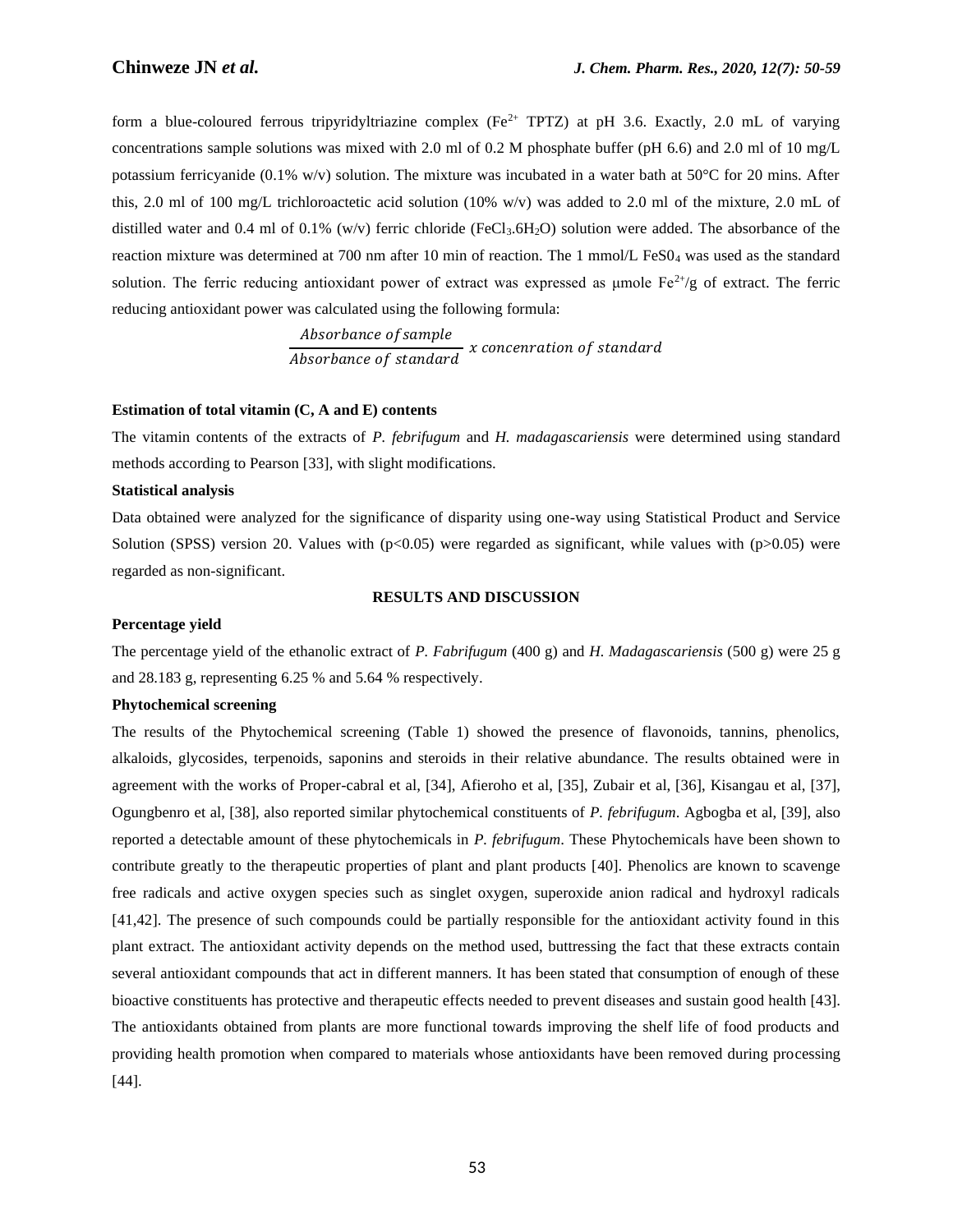| <b>Plant Secondary Metabolites</b>                                         | P. febrifugum | H. madagascariensis |
|----------------------------------------------------------------------------|---------------|---------------------|
| Phenols                                                                    | $++$          | $^{+}$              |
| <b>Flavonoids</b>                                                          | $+++$         | $+++$               |
| <b>Tannins</b>                                                             | $++$          | $++$                |
| Alkaloids                                                                  | $+++$         | $++$                |
| Saponins                                                                   | $^{+}$        | $+++$               |
| Glycosides                                                                 | $+++$         | $+++$               |
| <b>Steroids</b>                                                            | $^{+}$        | $++$                |
| Terpenoids                                                                 | $+++$         | $+++$               |
| Keys: $++$ = High abundance, $++$ = moderate abundance, $+=$ low abundance |               |                     |

**Table 1. Qualitative Phytochemical Screening of ethanol extracts of** *P. febrifugum* **and** *H.madagascariensis* **stem barks.**

# **Quantitative analyses**

Quantitative analyses of total flavonoids, tannins, phenolics and alkaloids contents revealed that *P. febrifugum* extract contained higher concentrations of these constituents than *H. madagascariensis* extract (Table 2). Antia et al, [45] identified flavonoids, Anthraquinones, saponins, tannins and terpenes in the dichloromethane extract of *H. Madagacariensis.*

**Table 2. Quantitative analysis of phytochemicals in ethanol extracts of** *P. febrifugum* **and** *H. madagascariensis* **stem barks.**

|                                       | Ethanolic Extract (mg/g)      |                     |
|---------------------------------------|-------------------------------|---------------------|
| <b>Secondary Metabolities</b>         | P. febrifugum                 | H. madagascariensis |
| <b>Total Flavonoids</b>               | $898.88 \pm 2.17^*$           | $706.38 \pm 2.17$   |
| <b>Total Alkaloid</b>                 | $530.00 \pm 13.61^*$          | $457.87 \pm 5.05$   |
| Total tannins                         | $44.91 \pm 0.18$ <sup>*</sup> | $42.46 \pm 0.41$    |
| <b>Total Phenolics</b>                | $40.26 \pm 0.05^*$            | $26.17 \pm 0.23$    |
| *=Significantly different at $P<0.05$ |                               |                     |

The quantitative analysis of *P. Febrifugum* and *H. Madagascariensis* (Table 2) showed a total flavonoid concentration-898.88  $\pm$  2.17 mg/g, 706.38  $\pm$  2.17, alkaloid-530.00  $\pm$  13.61 mg/g, 457.87  $\pm$  5.05 mg/g, tannin- 44.91  $\pm$  0.18 mg/g, 42.46  $\pm$  0.41 mg/g and phenolic- 40.26  $\pm$  0.05 mg/g, 26.17  $\pm$  0.23 mg/g respectively. Flavonoids are effective therapeutic plant substances, known for their anti-inflammatory, antibacterial, antifungal, and anti-allergic effects [46]. Alkaloids are physiologically active and have sedative and analgesic effects. They can reduce stress and depression symptoms. Phenolic compounds are some of the most widespread molecules among plant secondary metabolites, known to act as natural antioxidants. Additionally, they serve as anti-carcinogenic, and antiinflammatory agents [47]. Konan et al, [48] reported a total phenolic content of 291.8  $\pm$  6.9 mg GAE 100 g<sup>-1</sup> in the leave extract of *P. Febrifugum* using methanol as the solvent. Tannins are used as diuretics against duodenal tumours, astringents against diarrhoeal, and anti-inflammory [49-51]. Antia et al, [45], reported alkaloid  $(0.36 \pm 0.03$ mg/100g) and saponins (0.37 ± 0.07 mg/100g) in *H. Madagacariensis* stem bark, using dichloromethane as extractant. The presence of different amounts of phytochemicals in the *P. febrifugum* and *H. madagascariensis* extracts explains the therapeutic claims accredited to these plants in traditional medicine.

Notwithstanding the recent modishness in antioxidant research, the deficiency of standardized assays to equate research results from different research individual or groups has been a major hitch [52]. In harmony with the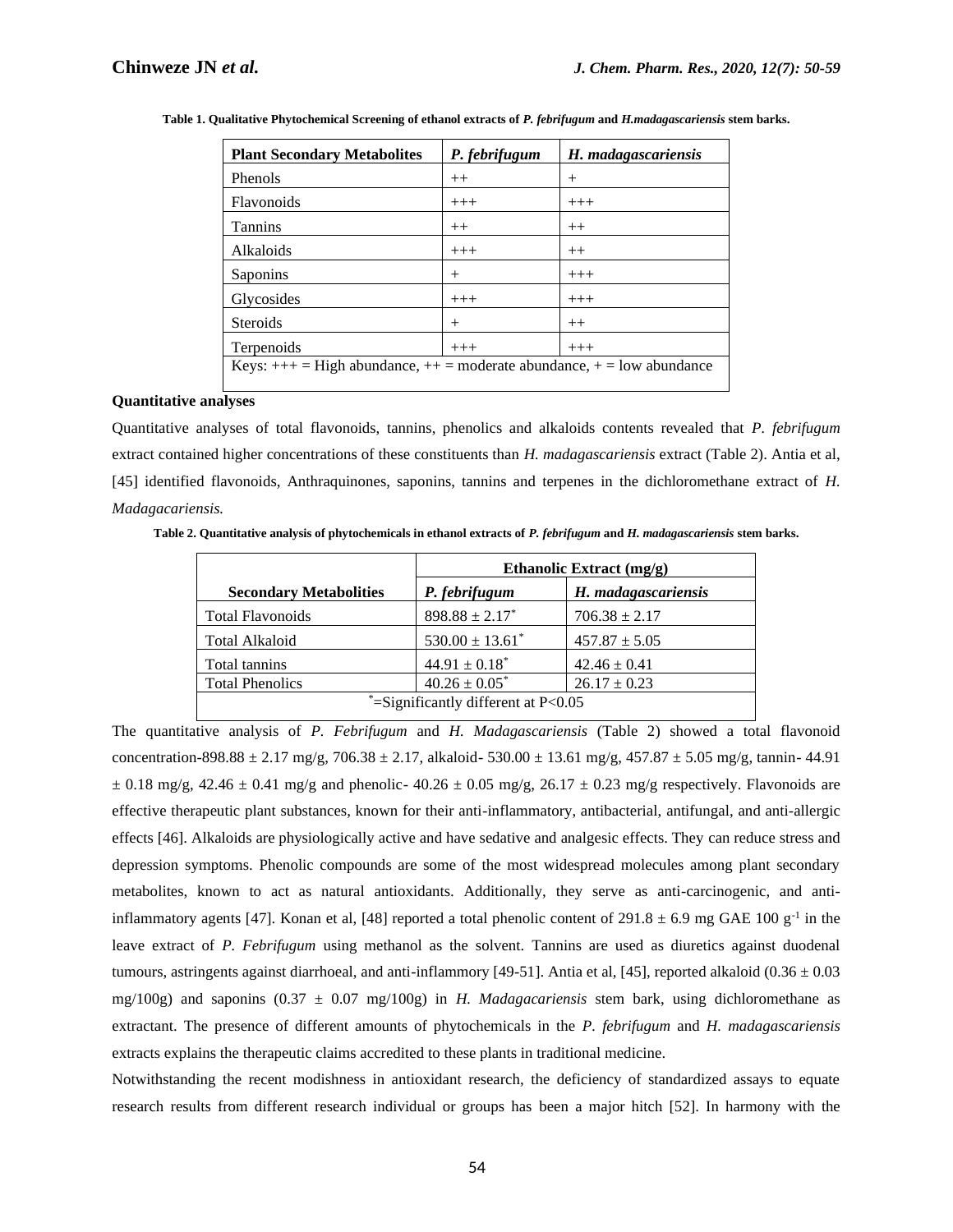standard for evaluation of *in-vitro* antioxidant activities of natural products [53-56], we propose the following limits; (1) Extracts and compounds are considered to have high or significant capacity when  $IC_{50}$ <10  $\mu$ g/mL for extract and IC<sub>50</sub><1 μg/mL for compounds, promising activity when IC<sub>50</sub>=10-50 μg/mL for extract and IC<sub>50</sub>=5-10 μg/mL for compounds, moderate activity when  $IC_{50}=50-100 \mu g/mL$  for extract and  $IC_{50}=5-10 \mu g/mL$  for compounds, while sample with  $IC_{50}$ >100 μg/mL for extract and >10 μg/mL for compounds were assumed to possess low antioxidant activity. (2) Antioxidants capacities of plants extracts were considered to be very high when FRAP were >20 mM/L and high when FRAP were 10-20 mM/L, good when FRAP were 5-10 mM/L and low when FRAP were 1-5 mM/L, very low when FRAP were below 1 mM/L. (3) When dealing with radical scavenging activity at a constant concentration. Plant extracts were considered to exhibit low, medium, high, and significant activities when their % RSA at 50 mg/mL were observed to be <25%, 25-50%, 50-80% and >80%, respectively. (4) When dealing with DPPH radical scavenging activities on the basis of degree of color changes extracts are considered to have high or significant capacity when showed strong intensity of yellow coloration, moderate when showed moderate intensity of yellow coloration, and low capacity when showed moderate intensity of yellow coloration.

Many antioxidant compounds have been isolated from plants including flavonoids. Flavonoids are phenolic compounds with very essential roles in scavenging free radicals and so play vital roles in preventing oxidative stress related disorders [57]. The antioxidant effects of flavonoids in biological systems are attributed to its capacity to transport electrons to free radicals, chelate metals, activate antioxidant enzymes, and reduce radicals of alphatocopherol or to inhibit oxidases while phenolic compounds exert its antioxidant activities by inactivating free radicals or preventing decomposition of hydroperoxide into free radicals [58]. Based on the aforesaid basis of standardized assays, it could be observed that *P. febrifugum* and *H. madagascariensis* stem bark extracts have high antioxidants properties.

In the antioxidant potentials determined by DPPH reagent (Table 3), the mean  $IC_{50}$  and ARP values obtained clearly showed that *P. Febrifugum* extract had more activity than *H. madagascariensis,* both of which were better antioxidants than vitamin C. Lower  $IC_{50}$  values indicate a higher radical scavenging activity [59]. T-test conducted on the IC<sup>50</sup> using the ascorbic acid standard, showed that at 5 % (p<0.05), *P. Febrifugum* and *H. madagascariensis* extract are better antioxidants than ascorbic acid [48] in [56], reported higher value of  $\text{IC}_{50}$  (2.3 µg/ml) for *P*. *Febrifugum* leave extract. Chinaka et al, [60], reported higher DPPH/FRAP of 85/1.95 at 400 µg/ml concentration in root extract of *H. madagascariensis* using meOH as solvent. IC<sub>50</sub> which is a measure of the effectiveness of a substance in preventing a specific biological function is also known as half maximal inhibitory concentration whereas ARP is the inverse of IC<sub>50</sub>. DPPH is a free radical that accepts hydrogen atom to form a stable molecule.

| <b>Plant extract</b> | $IC_{50}$ value ( $\mu$ g/mL) | <b>Anti-Radical Power (ARP)</b> |
|----------------------|-------------------------------|---------------------------------|
| P. febrifugum        | $0.74 \pm 0.02$               | $1.36 \pm 0.02$                 |
| H. madagascariensis  | $0.82 \pm 0.05$               | $1.22 \pm 0.05$                 |
| Ascorbic acid        | $1.54 \pm 0.01$               | $0.54 \pm 0.01$                 |

**Table 3. Average IC<sup>50</sup> values for the extracts of** *P. febrifugum* **and** *H. madagascariensis* **with ascorbic acid standard.**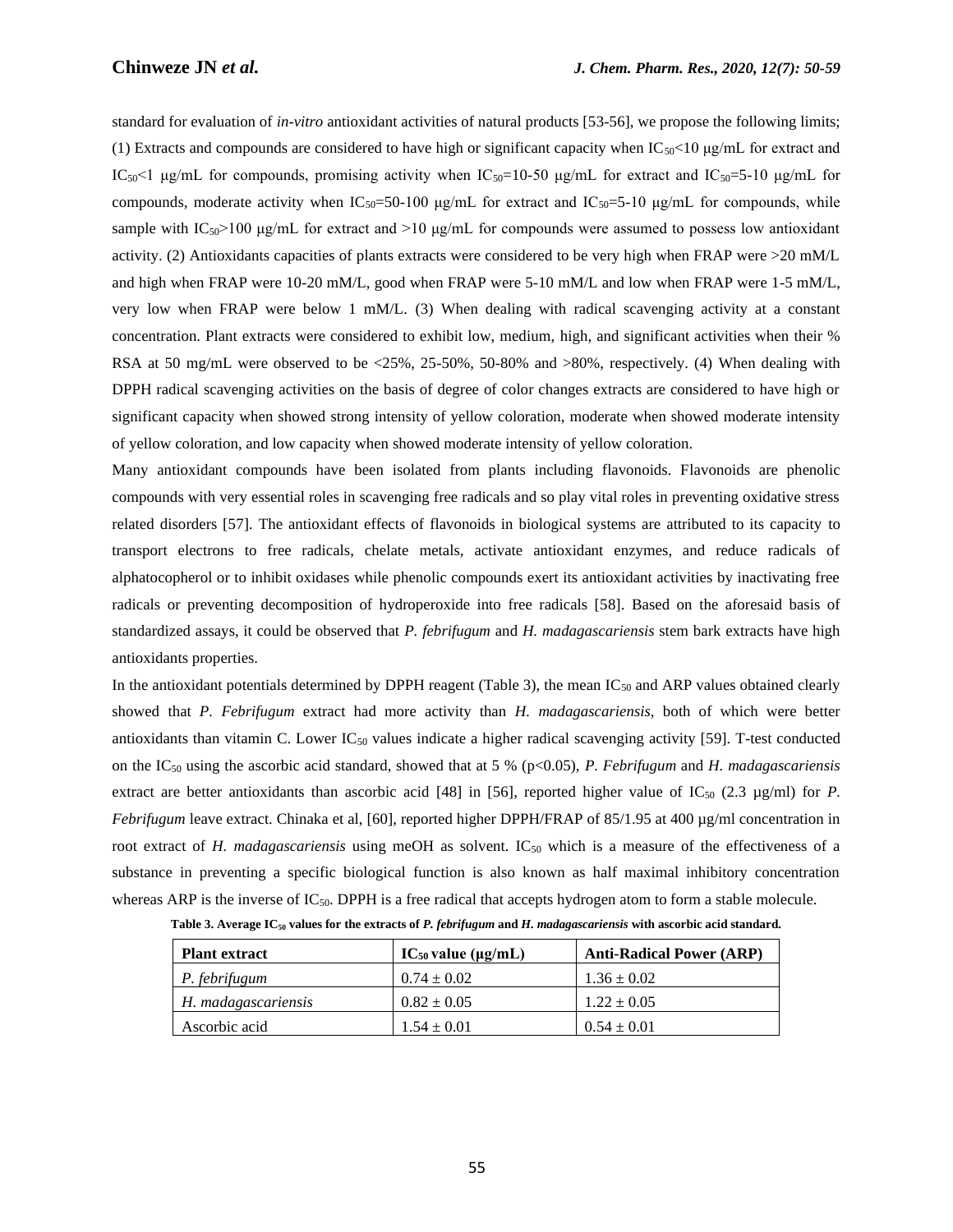Table 4 showed that both *P. febrifugum* and *H. madagascariensis* extracts varied with change in concentrations. However, at higher concentrations *H. madagascariensis* seems to become more active than *P. febrifugum* and gallic acid standard.

| <b>Concentration</b> | Ethanolic extract ( $\mu$ mol Fe <sup>2+</sup> /g) |                                 |                                  |
|----------------------|----------------------------------------------------|---------------------------------|----------------------------------|
| $(\mu g/mL)$         | P. febrifugum                                      | H. madagascariensis             | Gallic acid standard             |
| 15.63                | $0.714 \pm 0.01$ <sup>bl</sup>                     | $0.663 \pm 0.40^{bl}$           | $0.845 \pm 0.40^{a2}$            |
| 31.25                | $1.671 \pm 0.30^{b2}$                              | $1.401 \pm 0.06$ <sup>cl</sup>  | $2.413 \pm 0.22$ <sup>a3</sup>   |
| 62.5                 | $3.598 \pm 0.64^{b2}$                              | $3.201 \pm 0.42$ <sup>cl</sup>  | $5.726 \pm 0.04^{a3}$            |
| 125                  | $7.635 \pm 0.10^{bl}$                              | $7.805 \pm 0.13^{b1}$           | $13.226 \pm 0.11^{a2}$           |
| 250                  | $21.299 \pm 0.17^{b2}$                             | $29.469 \pm 0.30$ <sup>a3</sup> | $19.403 \pm 0.17$ <sup>cl</sup>  |
| 500                  | $68.665 \pm 0.78^{b2}$                             | $96.680 \pm 0.51$ <sup>a3</sup> | $66.720 \pm 0.26$ <sup>cl</sup>  |
| 1000                 | $266.687 \pm 2.99^{b2}$                            | $321.069 + 2.32^{a3}$           | $220.391 \pm 2.39$ <sup>cl</sup> |

**Table 4. Antioxidant activity of the extracts of** *P. febrifugum* **and** *H. madagascariensis* **with gallic acid standard by FRAP scavenging free radical activity.**

Results expressed in means  $\pm$  sem (n=3). Mean values having different letters as superscripts across the rows are significantly different at  $(P<0.05)$  while mean values having different numbers as superscripts along the column are significantly different at (P<0.05). The total antioxidant capacity (TAC) of both plant extracts (Table 5) showed higher capacity at higher concentrations, but at higher concentrations *P. febrifugum* showed higher capacity than *H. madagascariensis*. TAC is frequently used to assess the antioxidant state of a biological sample and can evaluate the antioxidant ability against the free radicals produced in each disease [61]. Low TAC could be indicative of oxidative stress or increased vulnerability to oxidative damage [62].

|                            | Extract $(mg \text{ GAE/g})$ |                     |
|----------------------------|------------------------------|---------------------|
| Concentration $(\mu g/mL)$ | P. febrifugum                | H. madagascariensis |
| 15.63                      | 311.92*                      | 112.75              |
| 31.25                      | 578.58*                      | 326.08              |
| 62.5                       | 866.92*                      | 626.25              |
| 125                        | 1096.08*                     | 838.58              |
| 250                        | 1321.08*                     | 1068.58             |
| 500                        | 1699.42*                     | 1335.25             |

**Table 5. Total antioxidant capacity (TAC) of the extracts of** *P. febrifugum* **and** *H. madagascariensis* **by Phosphomolybdate method.**

|                                                                                                              | $\approx$ =Significantly different at P<0.05 |  |  |
|--------------------------------------------------------------------------------------------------------------|----------------------------------------------|--|--|
| Table 6. Estimation of Vitamin (A, C and E) Levels of the extracts of P. febrifugum and H. madagascariensis. |                                              |  |  |

1000 1865.42\* 1601.92

|                                         | Ethanolic extract (mg/g)      |                     |
|-----------------------------------------|-------------------------------|---------------------|
| <b>Micronutrients</b>                   | P. febrifugum                 | H. madagascariensis |
| Vitamin A                               | $10.90 \pm 0.54$ <sup>*</sup> | $2.07 \pm 0.04$     |
| Vitamin C                               | $0.19 \pm 0.03$               | $0.44 \pm 0.03^*$   |
| Vitamin E                               | $1.45 \pm 0.10$               | $1.73 \pm 0.02^*$   |
| $*$ = Significantly different at P<0.05 |                               |                     |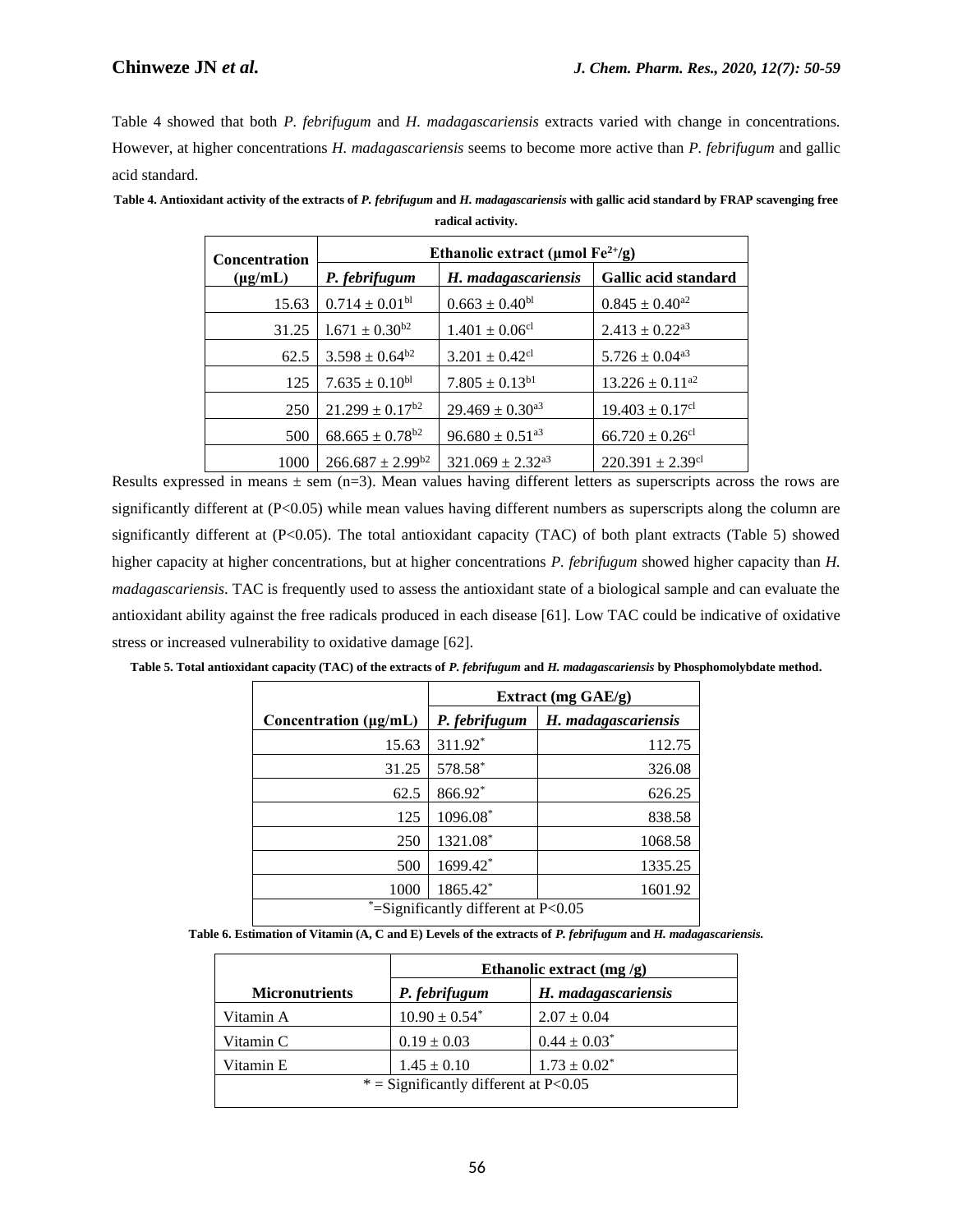From the estimated vitamin (A, C and E) contents of both plant extracts (Table 6), we observed that vitamin A is higher in *P. febrifugum* while vitamins C and E were higher in *H. madagascariensis* extract.

Antia et al, [44], quantified these vitamins in the dichloromethane and methanol extract of *H. Madagascariensis* and obtained vitamin A,  $(2.60 \pm 0.02, 4.18 \pm 0.02 \text{ mg}/100 \text{ gDW})$ , vitamin C,  $(0.16 \pm 0.01, 0.26 \pm 0.01 \text{ mg}/100 \text{ gDW})$  for dichloromethane and methanol extract respectively. Vitamin C is a very potent water-soluble antioxidant commonly found in citrus fruits and vegetables [63]. Vitamin E also has antioxidant properties and it is fat-soluble, non-polar vitamin found naturally in lipid-rich fruits and vegetables [64]. Vitamin A is a powerful antioxidant and acts as a hormone in the body, affecting the ability of genes to express itself thereby sway the phenotype [65].

# **CONCLUSION**

*P. febrifugum* and *H. madagascariensis* possess substantial number of antioxidants. It was observed that the crude extract of the stembark had better antioxidant properties than the standard ascorbic acid and it will give a much better antioxidant activity. However, *P. febrifugum* stem bark contained higher quantities of phytochemicals when compared to *H. madagascariensis*. Again, *P. febrifugum* and *H. madagascariensis* exhibited strong DPPH, TAC and FRAP free radical scavenging activity and the two plants also are better antioxidant drugs than the standard gallic acid. These plants may be considered a rich source of antioxidants which control the autoxidation by interrupting the propagation of free radicals or by inhibiting the formation of free radicals and subsequently reduce oxidative stress, improve immune function, and increase healthy longevity. This justifies their ethno-medicinal uses in psoriasis treatment. Pharmacologically, the plants phytochemicals could be isolated, purified and utilized as natural antioxidants or for supplements to already-existing antioxidants in the prevention of diseases related to oxidative stress.

# **REFERENCES**

- 1. GF Ameenah. *Mol Aspects Med*. **2006,** 27, 1-93.
- 2. I Ahmad, F Aqil, M Owaise. *Drug Disc Dev*, **2006**.
- 3. R Narasinga. *Asia Pac J Clin Nutr*. **2003**, 12(1), 9-22.
- 4. J Javanmardi, C Stushnoff, E Locke, JM Vivanco. *Food Chem*. **2003**, 83, 547-550.
- 5. AG Agbo, L Talla, JY Ngogang. *Resources.* **2004**, 18(11), 873-876.
- 6. JA Vinson, J Jang, YA Dabbagh, MM Serry, S Cai. *J Agric Food Chem*. **1995**, 43, 2798-2799.
- 7. JA Vinson, YA Dabbagh, MM Serry, J Jang. *J Agric Food Chem*. **1995**, 43, 2800-2802.
- 8. B Halliwell. *Biochem Society Symposia*. **1995**, 61, 73-101.
- 9. A Karlsen, L Retterstrol, P Laake. *J Nutr*. **2007**, 137(8), 1951-1954.
- 10. SY Wang, H Jiao. *J Agric Food Chem*. **2000**, 48(11), 5677-5684.
- 11. A Metzger, G Mukasa, AH Shanka, G Ndeezi, G Melikian, RD Sembar. *Am J Trop Med Hyg*. **2001**, 65, 115-119.
- 12. SM Kupchan, DR Streelman, AT Sneden. *J Nat Prod*. **1980**, 43(2), 296-301.
- 13. FC Asogwa, CJ Asogwa, COB Okoye. *Int J Sci Res*. **2017**, 2(2), 161-174.
- 14. JD Tamokou, JR Chouna, E Fischer-Fodor, G Chereches, O Barbos. *PLoS ONE*. **2013**, 8(2), e55880.
- 15. JC Uphof. *Dictionary of Economic Plants*. **1959**.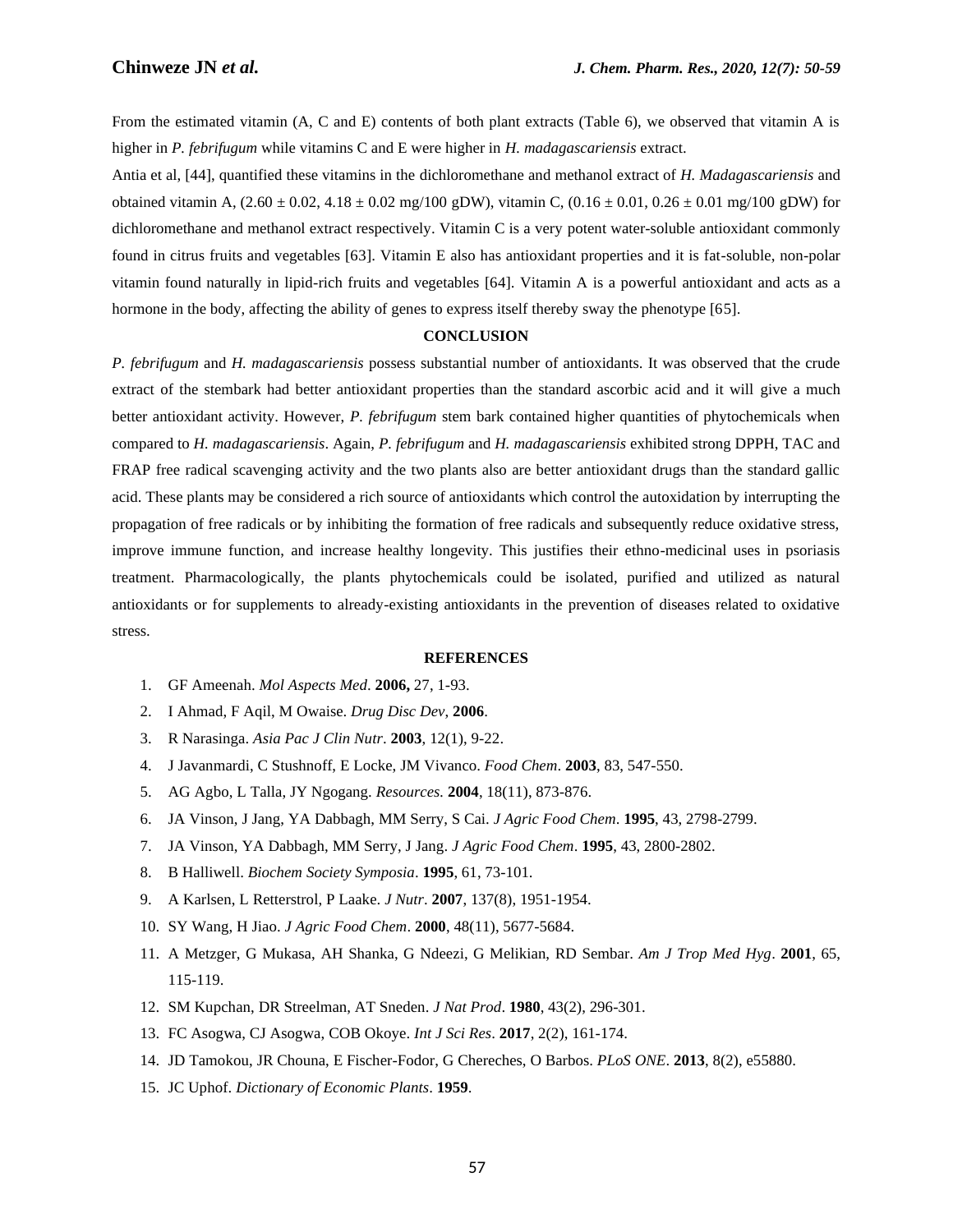- 16. CK Ruffo, A Birnie, B Tengnas. *Edible wild plants of Tanzanian*. **2002**.
- 17. HM Burkil. *Harungana madagascariensis Lam. Ex poir*. **1985**, 2.
- 18. AA Adeneye, JA Olagunju, SO Elias, DO Olatunbosun, AO Mustafa. *Int J Appl Res Nat Prod*. **2008**, 1(3), 29-42.
- 19. LS Gill. *Benin City: Uniben press*. **1992.**
- 20. FC Asogwa, CJ Asogwa, COB Okoye. *Int J Appl Sci*. **2017**, 2(2), 95-105.
- 21. R Maikere-fanniyo. *J Ethnopharmacol*. **1980**, 26, 101-109.
- 22. JO Kokwaro. *East African literature Bureau, Nairobi, Kenya*. **1970**, 51-54.
- 23. DK Abbiv. *Intermediate technology publications and the royal botanic Garden, Kew*. **1990**, 52.
- 24. JB Harborne. *Chapman and Hall, London*. **1973**.
- 25. AE Sofowara. *Spectrum Books Ltd, Ibadan*. **1993**, 2, 288.
- 26. GE Trease, WC Evans. *Braille Tiridel and Macmillan Publishers*. **1989**.
- 27. N Saeed, MR Khan, M Shabbir. *BMC Comp Altern Med*. **2012**, 12, 221.
- 28. K Mythili, CU Reddy, D Chamundeeswari, PK Manna. *J Pharmacogn Phytochem*. **2014**, 2, 40-44.
- 29. J Biju, CT Sulaiman, G Satheesh, VRK Reddy. *Int J Pharm Sci*. **2014**, 6, 406-408.
- 30. WB Williams, ME Cuvelier, C Berset. *Food Sci Technol*. **1995**, 28(1), 25-30.
- 31. MM El-Hashash, MM Abdel-Gawad, MM El-Sayed, WA Sabry, ES Abdel-Hameed, EE Lateef. *Acta Pharm*. **2010,** 60, 361-367.
- 32. IF Benzie, JJ Strain. *Methods Enzymol*. **1999**, 299, 15-27.
- 33. DA Pearson. *Churchill Livingstone Edinburgh London*. **1976.**
- 34. NB Proper-cabral, AA Gabriel, EO Julius, YN Jeanne. *J Tradit Complement Altern Med*. **2007**, 4(4), 495- 500.
- 35. OE Afieroho, SS Izontimi, DO Okoroafor, B Caleb. *Int Res J Pham*. **2012**, 3(11).
- 36. MF Zubair, IA Oladosu, NO Olawore, LA Usman, CO Fakunle, AAI Hamid, MS Ali. *Chinese J Nat Med*. **2011,** 9(4), 0264-0266.
- 37. DP Kisangau, KM Hosea, CC Joseph, HVM Lyaruu. *African J Tradit Complement Altern Med*. **2007,** 4(4), 510-523.
- 38. RO Ogungbenro, SA Oluwalana, MO Adetokun, RB Omosekuta. *J Adv Bot Zool*. **2018**, 6(2), 1-8.
- 39. F Agbogba, TI Sacramento, AP Tchogou, E Medoatinsa, ER Kanfon. *J Appl Biosci*. **2019**, 139, 14137- 14146.
- 40. JH Doughari, IS Human, S Bennade, PA Ndakidemi. *J Pharm Res*. **2009**, 3(ll), 839-848.
- 41. AC Mot, G Damian, C Sarbu, R Silaghi-Dumitrescu. *Redox Rep*. **2009**, 14, 267-274.
- 42. SK Mahesh, NA Jayakumaran. *Int J Pharm Sci Drug Res*. **2010,** 2, 155-158.
- 43. J Boyer, RH Liu. *Nutrit J*. **2004**, 3, 1-15.
- 44. P Anbudhasan, A Surendraraj, S Karkuzhali, S Sathishkumaran. *Int J Food Nutrit Sci*. **2014**, 3(6), 225-232.
- 45. BS Antia, BN Ita, UE Udo. *J Med Food*. **2015**, 18(5), 609-614.
- 46. MM Akpan, CS Odeomena, CN Nwachukwu, B Danladi. *Asian J Plant Sci Res*. **2012**, 2, 335-341.